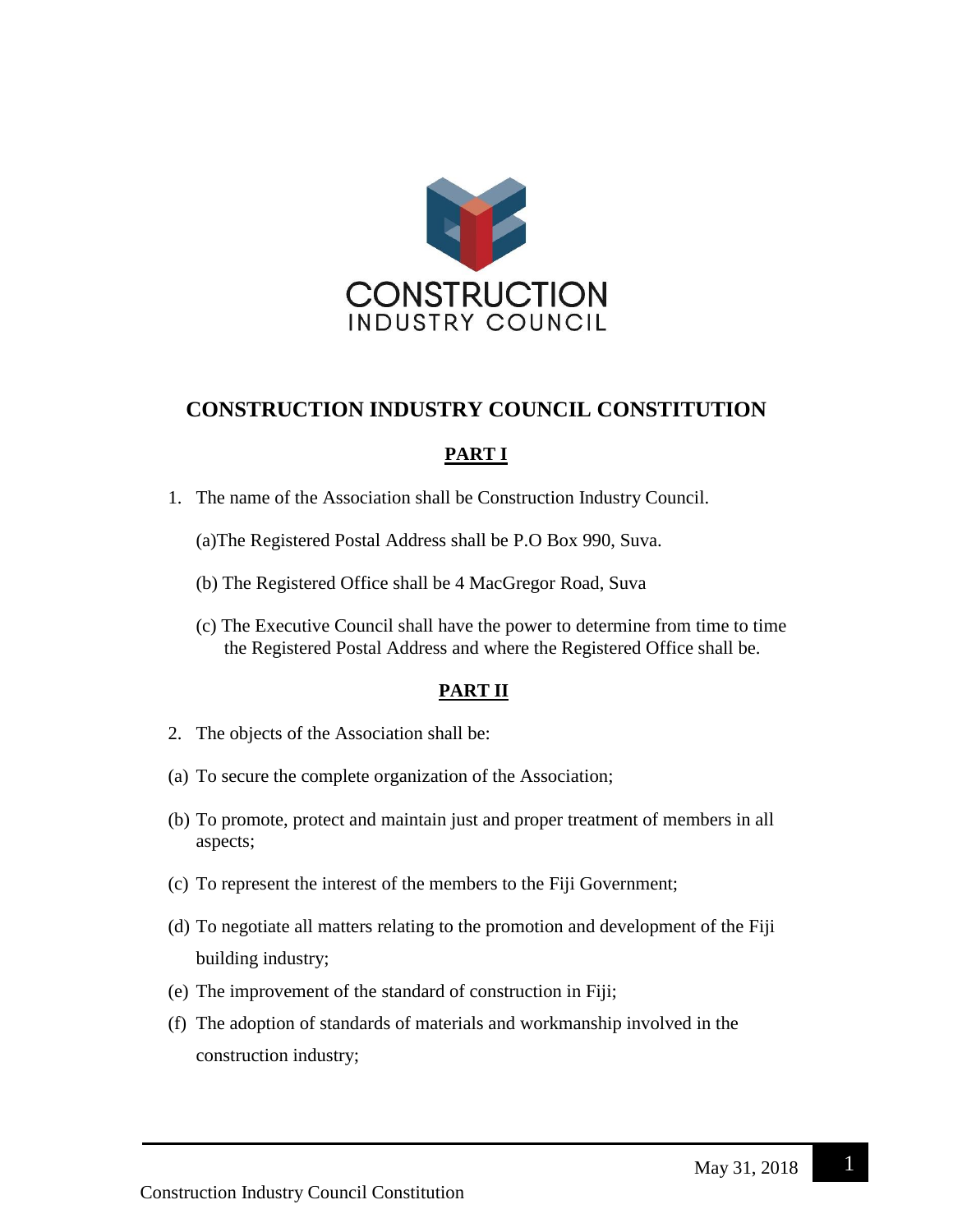- (g) The registration of builders, constructors, sub-contractors, suppliers and manufacturers of materials and components used in the construction industry, architects, engineers, quantity surveyors, land surveyors, property valuers, project managers and separate organisations involved in the construction industry;
- (h) Education for apprentices involved in the construction industry;
- (i) Improvement in the standards of ethical behaviour of all those involved in the construction industry and the formulation of a Code of Ethics to regulate this;
- (j) The increase of the public awareness of the importance of an ethical, standardised and accountable construction industry;
- (k) The voice of the Fiji construction industry to communicate and cooperate with the Government of Fiji and local Authorities;
- (l) To do all such things as are incidental or conducive to the attainment of the above objectives.

## **PART III – MEMBERSHIP**

3. The membership is open to any organisation which represents a profession or sector in the Fiji building industry.

Members shall be regularly and normally engaged in the industry, which the Association represents and shall not, be a member of another Industrial Association.

4. The entrance fee for member organisation of the Association shall be free charge and the subscription shall be One Thousand dollars (\$1000.00) annually. The subscription fee shall be due on  $1<sup>st</sup>$  August each year and is non-refundable.

## **ALTERATION OF FEES AND IMPOSITION OF LEVIES**

5. The Annual or a Special General Meeting of the Association shall have power to alter all fees, subscriptions and contribution for the purpose of providing further benefits for members.

## **MEMBERS BREAKING RULES**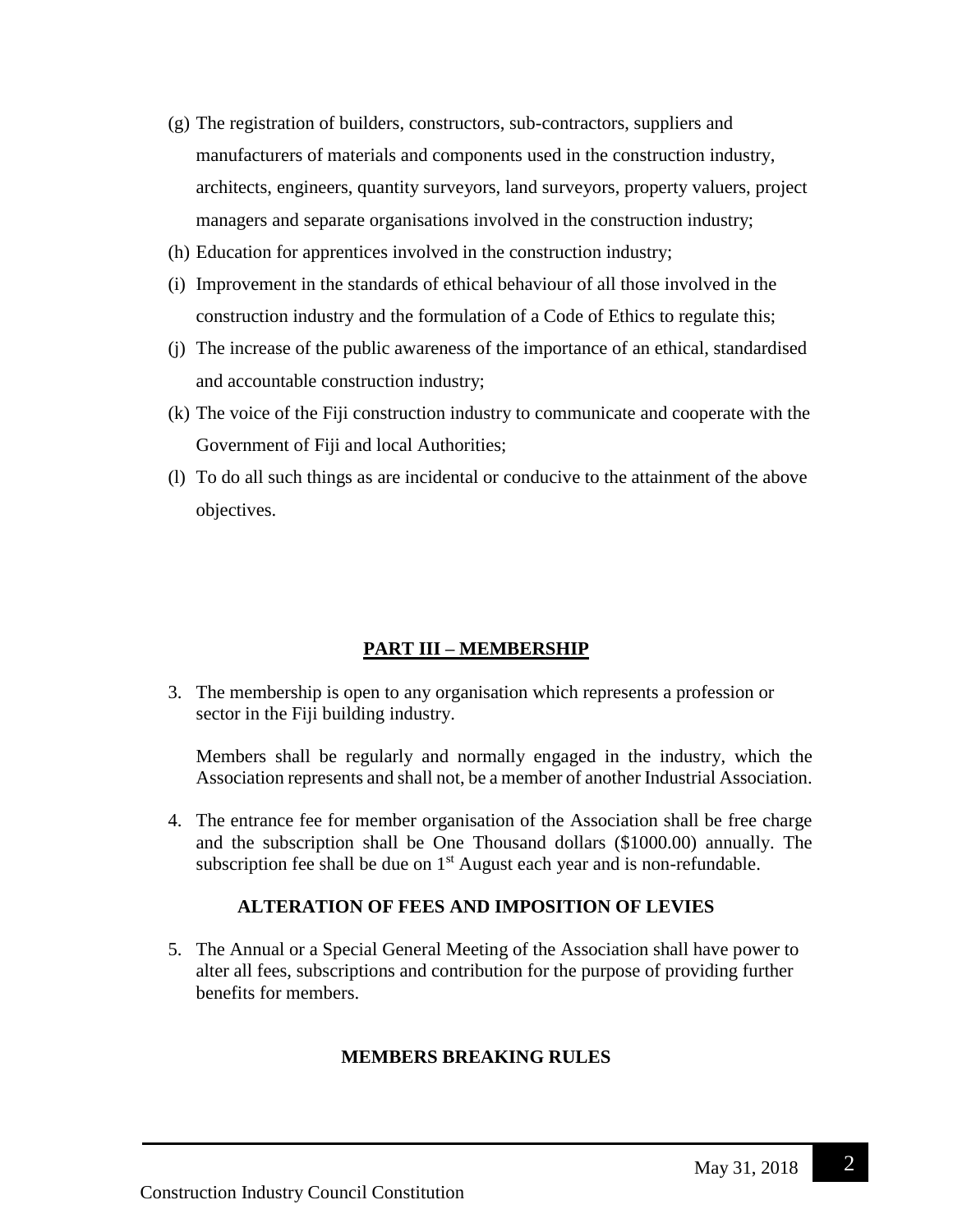6. All member organisations must abide by the rules of the Association. Any member organisation breaking the rules of the Association may be liable to disciplinary action or face expulsion by the Executive Committee. Any member organization disciplined or expelled shall have the right to appeal to the Annual or a Special General Meeting whose decision shall be final.

## **CESSATION OF MEMBERSHIP**

7. A member organization shall cease to be a member of the Association when these circumstances happen: Death, Migration, Voluntary withdrawal of membership and Expulsion through Disciplinary action on a member organisation by the Executive Committee and any other reasonable circumstances to which the Executive Committee deems fit.

## **ARREARS**

8. A member organisation shall be automatically deemed in arrears for non-payment of the levied subscription as at  $31<sup>st</sup>$  August each year. A member organisation which is in arrears of subscriptions shall not be entitled to any Association benefits nor will they be permitted to vote at any Association's meeting. Member organisation whose subscription is more than thirteen (13) weeks in arrears shall cease to be a member of the Association.

## **NEW MEMBERS**

9. All intending new member organisations have to apply in writing to the General Secretary and such application shall be tabled at a General Meeting wherein a majority vote of member organisations shall determine accreditation.

# **PART IV – CONSTITUTION AND GOVERNMENT**

# **SUPREME AUTHORITY**

10. The Supreme Authority of the Association shall be vested in the Annual General Meeting, and subject to that authority, the Association shall be governed by the Executive Committee.

# **DATE OF ANNUAL GENERAL MEETING AND AGENDA**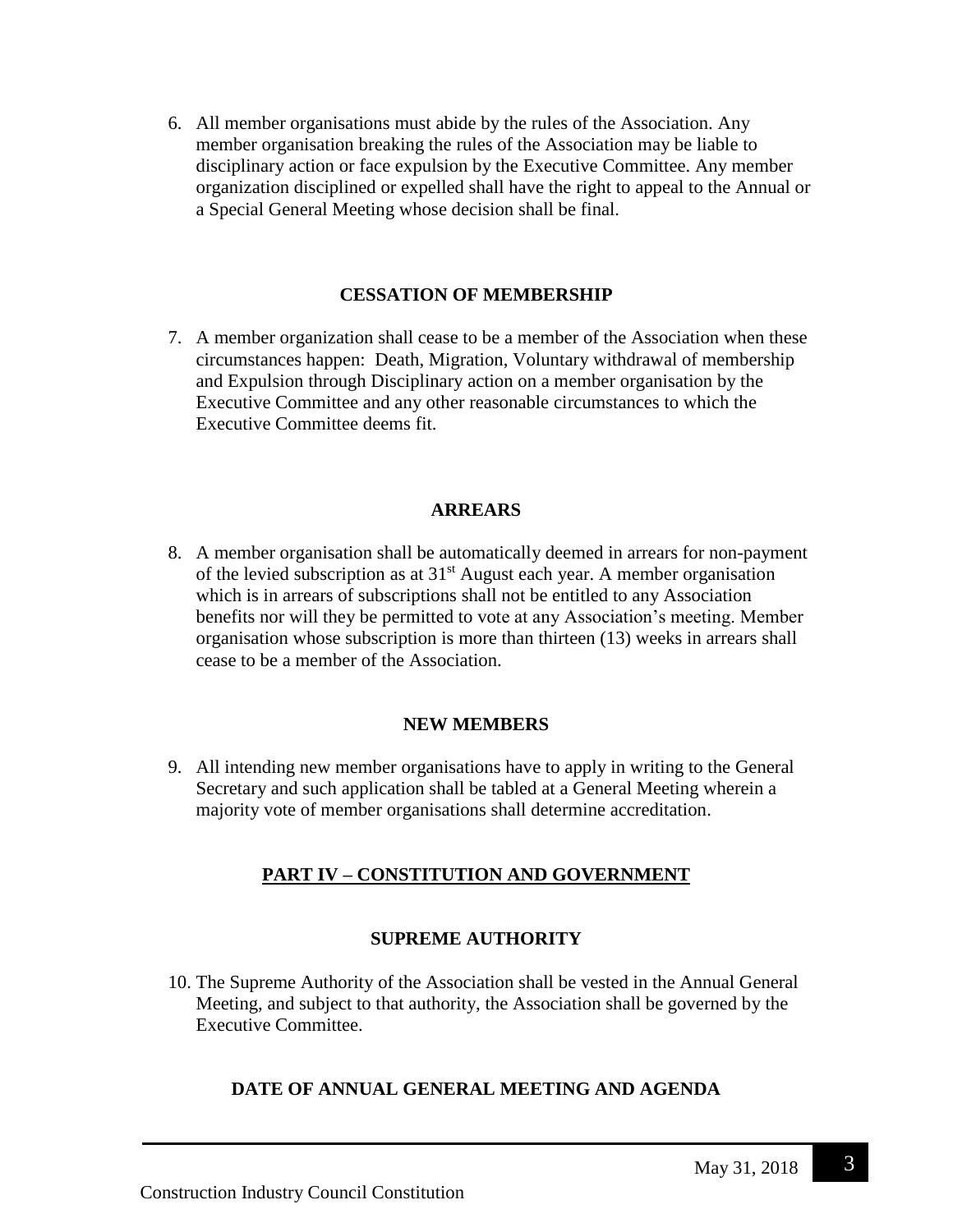11. The Annual General Meeting shall be held within three months of the end of the financial year at a time and place to be determined by the Executive Council. The General Secretary shall prepare an Agenda and made it known by inserting the notice in a newspaper circulating in the Republic of Fiji fourteen (14) days before such meeting.

#### **VOTING OF THE ANNUAL GENERAL MEETING AND SPECIAL GENERAL MEETING**

12. All member organisations whose subscriptions are not in arrears are entitled to vote at the Annual General Meeting and a Special General Meeting.

# **CALLING OF SPECIAL GENERAL MEETING**

13. Special General Meeting may be called by the Executive Committee or at the request of the fifty percent (50%) or more of the total number of member organisations of the Association who are not in arrears with subscriptions and fourteen (14) days notice shall be given with agenda of such meeting and may be published in a newspaper circulating in the Republic of Fiji.

# **BUSINESS OF ANNUAL GENERAL MEETING**

- 14. The business of the Annual General Meeting shall be:
	- To receive reports from the Executive Committee, to review the past work of the Association and to plan future policy;
	- To consider motions, if any, for which due notice had been given;
	- To receive the accounts for the previous financial year and to consider the financial position of the Association.
	- To elect the Association Office Bearers: and
	- To consider any other business on the agenda

# **AMENDMENT**

15. The Annual General Meeting or any Special General Meeting called in conformity with Rules (12) and (15) of this Constitution, shall be the only authority to rescind, alter, or add to any of these rules in the Constitution.

# **NOTICE OF MOTION**

16. Notices of motion for consideration at the Annual General Meeting must be submitted to the General Secretary in writing fourteen (14) clear days before the days fixed for such meeting.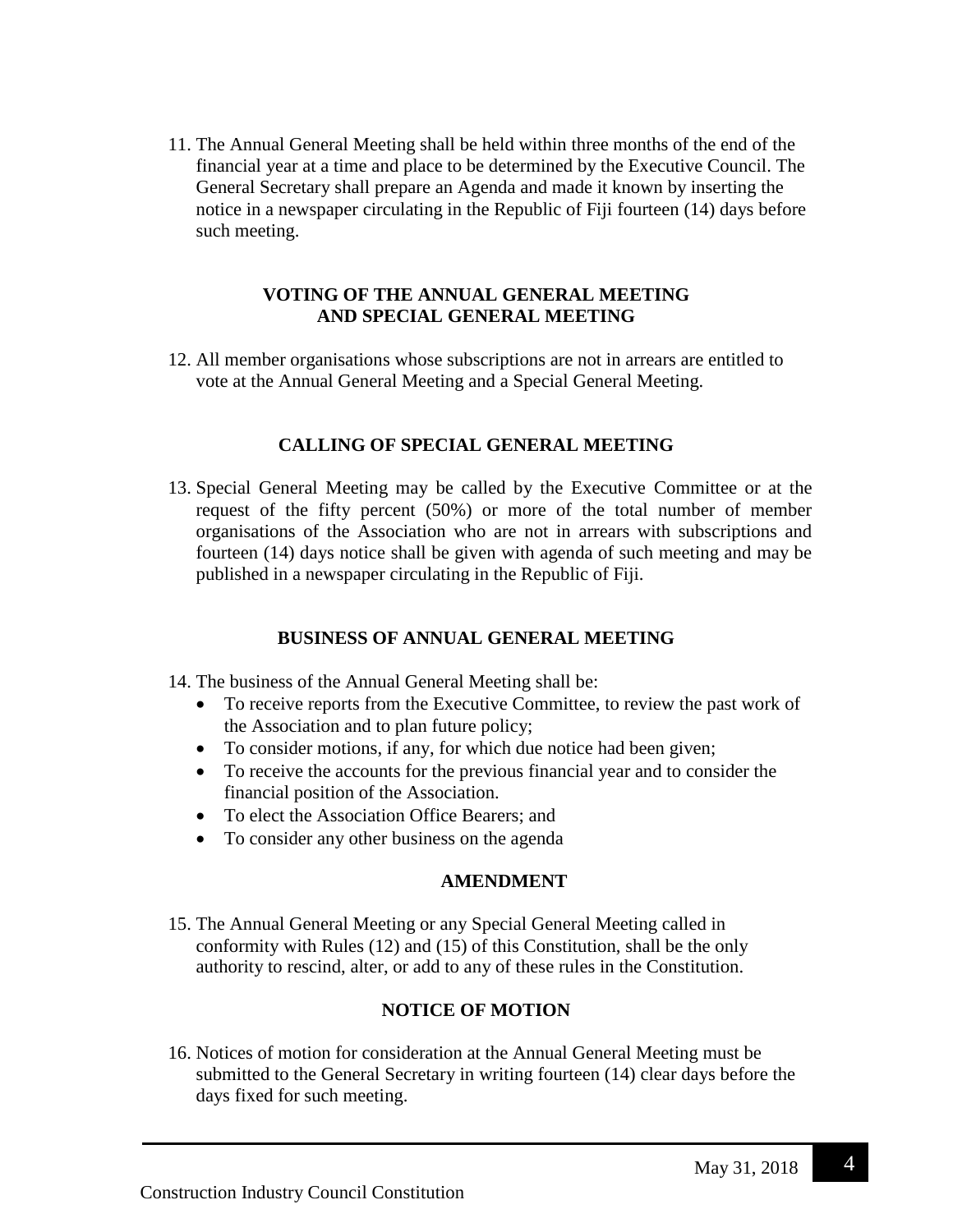#### **NOMINATIONS FOR EXECUTIVE COMMITTEE**

17. The nominations for the election of the President, Vice President, Treasurer, General Secretary and two (2) Committee Members at Large shall reach the General Secretary fourteen (14) clear days before the date fixed for such meeting.

# **QUORUM**

18. The quorum for all General Meeting and Special General Meeting of the Association shall be five (5) member organisations.

# **VOTING**

19. Each member organization in good financial standing is entitled to one vote by its nominated representative. The voting will be by show of hands. Provided that if fifty percent (50%) or more voting members at the Annual General Meeting or an Special General Meeting ask for a vote to be taken by secret ballot on any important issue, such vote must be taken by secret ballot.

# **PART V – SECRET BALLOT**

## **SECRET BALLOT HELD UNDER THE AUTHORITY OF THE EXECUTIVE COMMITTEE**

20. All matters for decision by secret ballot at an Annual General Meeting or at a Special General Meeting of the Association shall be held under the Authority of the Executive Committee or a sub-committee appointed by the Executive Committee specifically for such purposes.

## **ISSUE OF BALLOT FORMS**

21. The General Secretary or other officer appointed for the purpose shall be responsible for issuing of ballot forms. Ballot forms will be issued only to voting members.

## **COMPLETION OF BALLOT FORMS**

22. All ballot forms must be filled in at the place provided. They must not be signed by the person filling them in. They must be placed in the sealed box provided only by the person filling the ballot form. The Executive Committee or the Sub - Committee will appoint persons to supervise and safeguard ballot boxes.

## **SCRUTINEERS**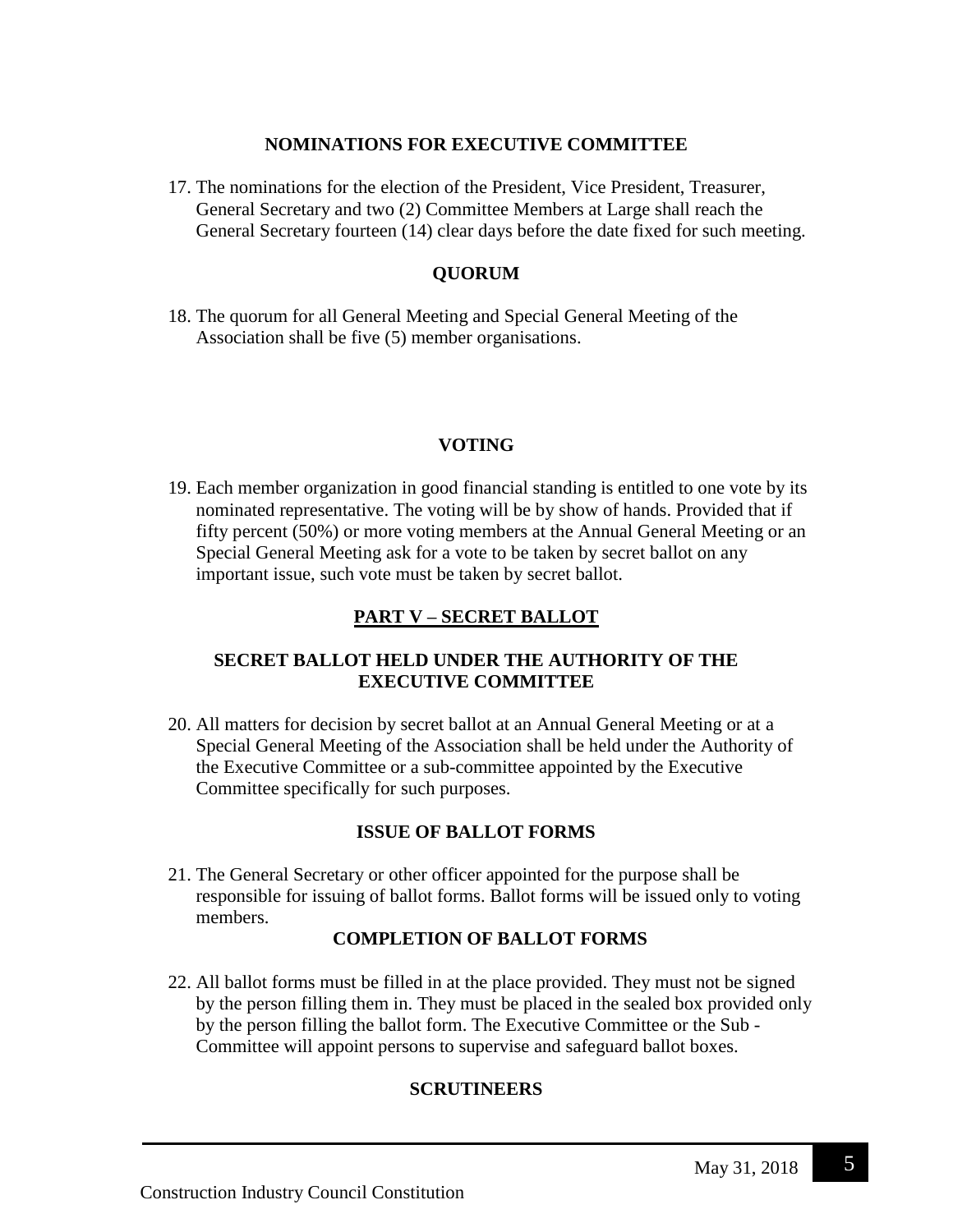23. Two or more scrutineers shall be elected at the Annual or Special General Meeting from members. The scrutineers shall be responsible under the Executive Committee or Sub – Committee for collecting ballot boxes and counting and checking ballot forms.

# **PART VI – EXECUTIVE COMMITTEE**

## **GOVERNMENT OF ASSOCIATION VESTED IN EXECUTIVE COMMITTEE**

24. The Government of the Association and the conduct of its business in the periods between Annual General Meetings shall be vested in the Executive Committee.

# **COMPOSITION OF EXECUTIVE COUNCIL**

25. The Executive Council shall consist of the President, Vice President, General Secretary, Treasurer, and two other members duly elected by at an Annual General Meeting, or by a Special General Meeting. All members of the Executive Committee must be the members of a member organisation of the Association.

# **POWER TO FILL VACANCIES**

26. In the event of the vacation of office before the expiry of the full term, for any reason, by an officer, or other members of the Executive council, the vacancy shall be filled by the Executive Committee and such appointments will hold good until the next Annual General Meeting elections. In filling such vacancy, the Executive Committee shall consider the merits of the candidate.

#### **APPOINTMENTS OF ACTING GENERAL SECRETARY AND TREASURER**

27. In the event of the General Secretary or the Treasurer, being temporarily absent from the republic of Fiji or for any other reason are unable to perform their functions required of them under these rules, the Executive Committee may appoint an Acting General Secretary or an Acting Treasurer as the case may be to perform their respective duties on their behalf during such absence or disabilities.

#### **REMOVAL FOR NOT ATTENDING MEETING OF EXECUTIVE COMMITTEE**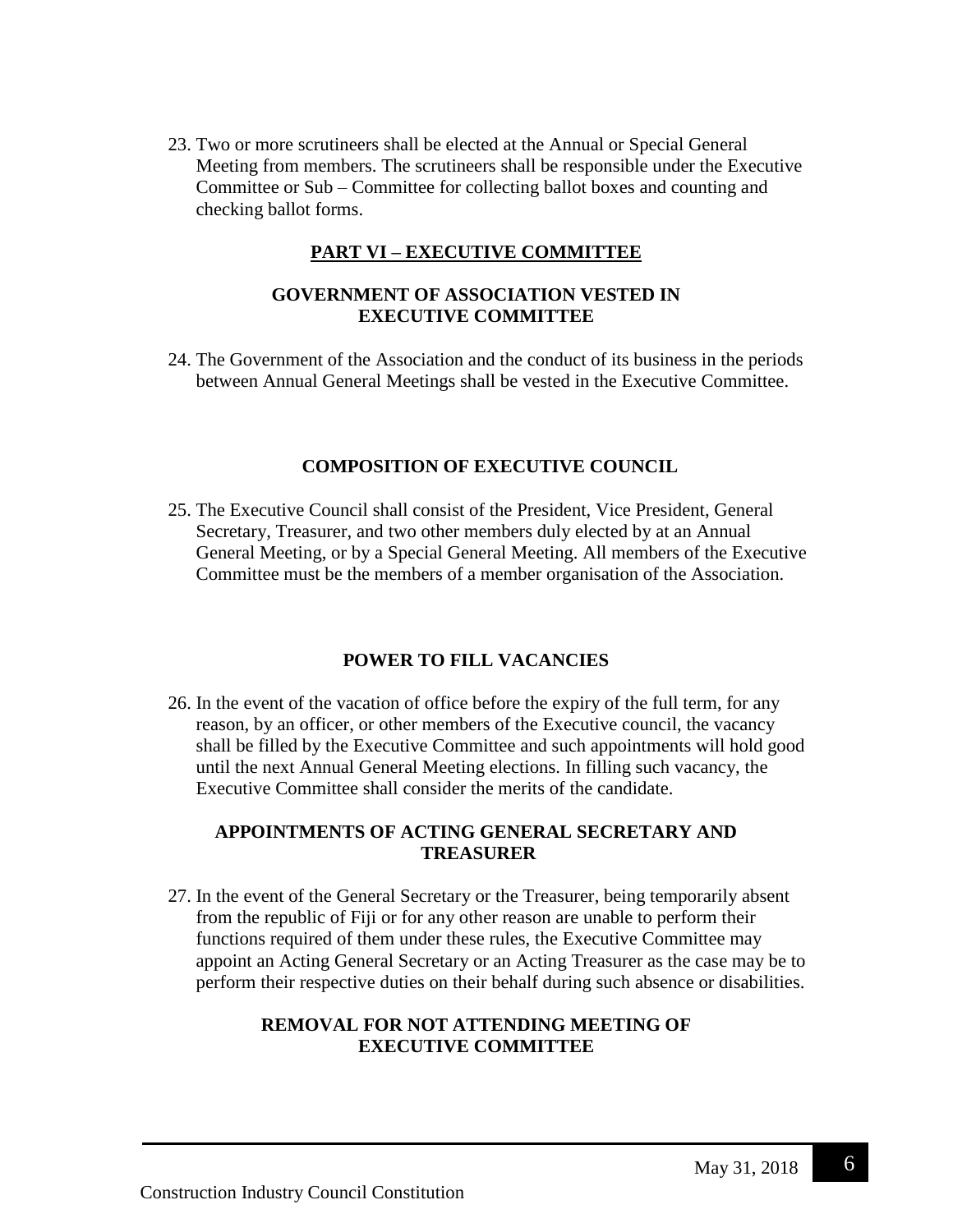28. Any officer or the other members of the Executive Committee who is absent without satisfactory reason from three consecutive meetings may be removed from office by the Executive Committee.

#### **DISMISSAL AND SUSPENSION OF OFFICERS**

29. The Executive Committee may suspend for a period not exceeding three months and/or recommend for dismissal of any officer for neglect of duty, dishonesty, incompetence, refusal to carry out decisions of the Executive Committee, or for any other reason that it deems good and sufficient and, in the interests of the Association. Any officer who is suspended or who is recommended for dismissal shall have the right of appeal to the Annual or to a Special General Meeting.

## **REMOVAL BY A SPECIAL GENERAL MEETING**

30. Any officer or member of the Executive Committee may be removed by a majority three quarters (3/4) of the voting members present at a Special General Meeting.

# **EXECUTIVE COMMITTEE MEETING AND QUORUM**

31. The Executive Committee shall meet at least six (6) times in every twelve (12) months at such times and places where the Executive Committee member think fit. The quorum shall consist of not less than three (3) members of the Executive Committee.

## **PROTECTION OF FUNDS BY EXECUTIVE COMMITTEE**

32. The Executive Committee shall give peruse the objects of the Association and shall protect its funds against extravagance or misappropriation. The Executive Committee shall give all necessary instructions as to the investment of the funds of the Association to such officers of the Association who are responsible for such matter.

## **INSTRUCTIONS AND SUB-COMMITTEE**

33. The Executive Committee shall give instruction to the General Secretary and all other officers of the Association in regard to the conduct of the affairs of the Association. It may appoint sub-committee as it considers necessary.

## **FINES AND EXPULSION OF MEMBERS**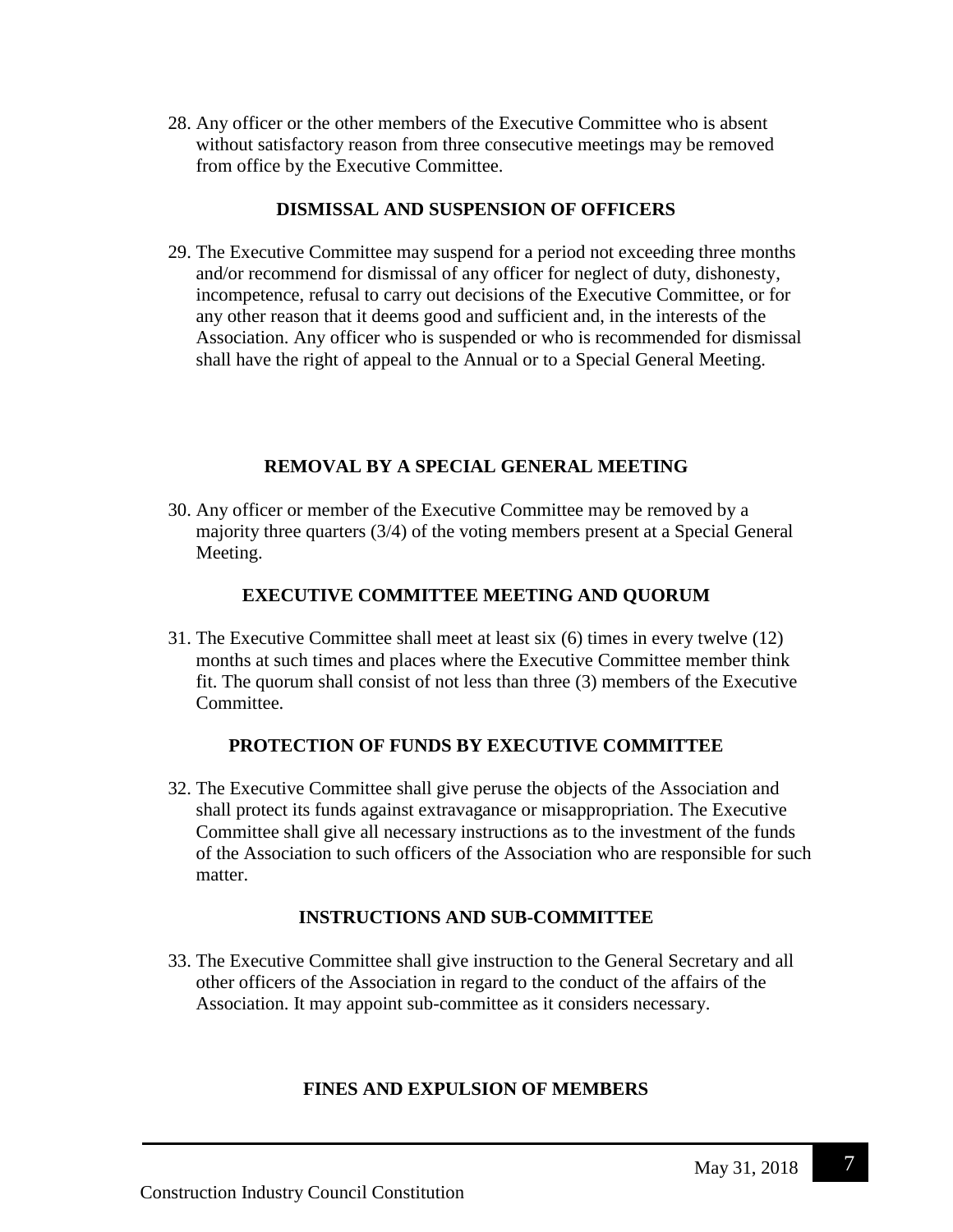- 34. If any member organisation is proved to the satisfaction of the Executive Committee to have been guilty of the conduct prejudicial to the interest of the Association the Executive Committee may:
	- Suspend such member from the Association for a period not exceeding three (3) months; or
	- Expel such member from the Association
	- Any member organization so suspended or expelled shall have the right to appeal to the Annual General Meeting or to a Special General Meeting.

## **DECISION OF EXECUTIVE COMMITTEE**

35. The decision of the Executive Committee shall be binding on all members of the Association.

#### **INTERPRETATION OF RULES BY THE EXECUTIVE COMMITTEE**

36. Between Annual General Meeting, the Executive Committee shall when necessary, interpret the rules and determine any point that the rules do not adequately cover.

## **OFFICER OF EXECUTIVE COMMITTEE MUST BE PAID MEMBERS**

37. All officers and members of the Executive Committee must members of a member organization fully paid with all subscriptions prior to any election of office in the Association during an Annual General Meeting or at a Special General Meeting.

#### **APPOINTMENT AND DISMISSAL OF STAFF AND SUB – COMMITTEE**

38. The Executive Committee shall give instructions to the General Secretary and all other officers of the Association regarding the conduct of the affairs of the Association. The Committee shall appoint such organizers and clerical staff as is considered necessary on such terms as it considers desirable and dismiss such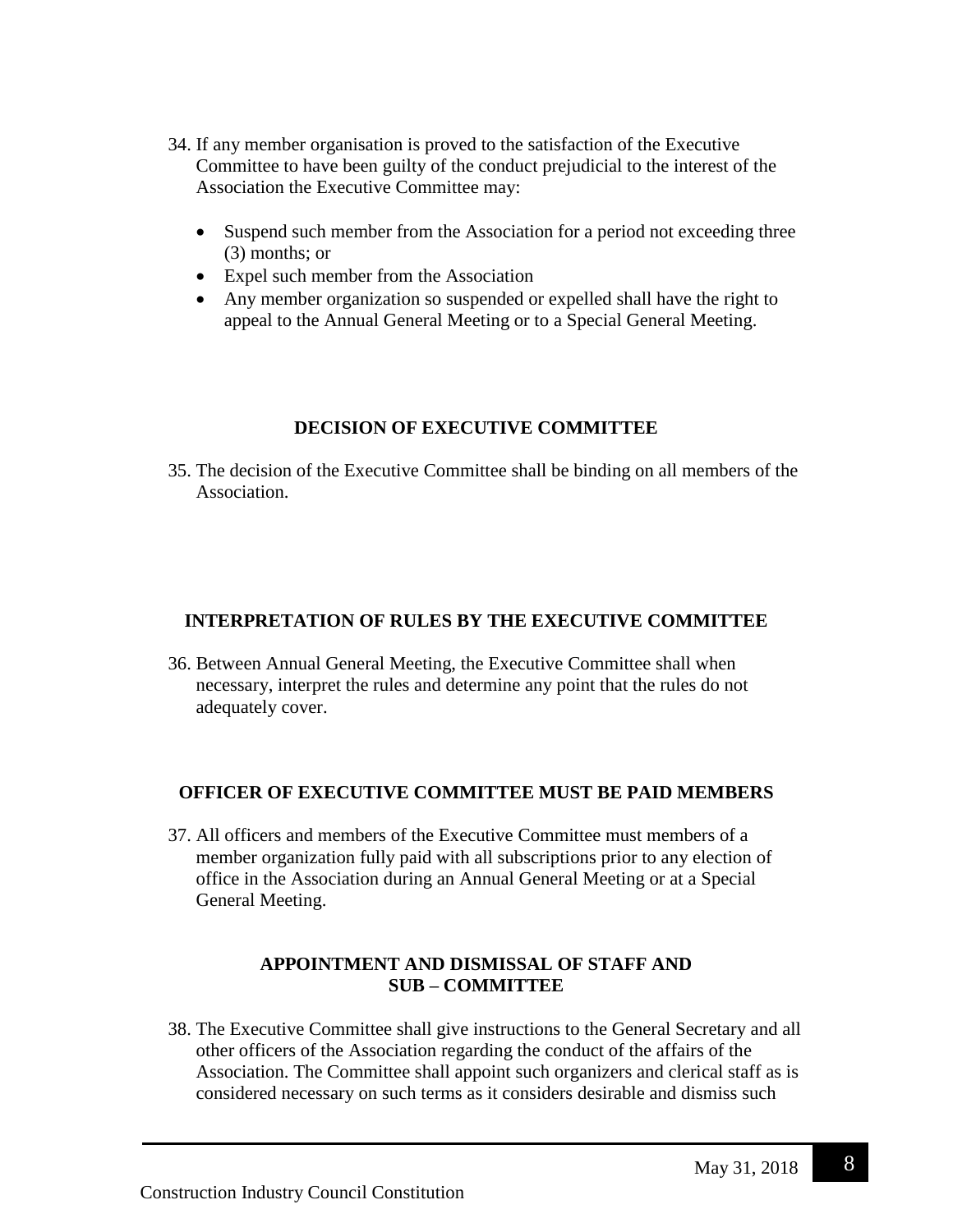organizers and staff for reasons which the Executive Committee deems good and sufficient. It may appoint sub-committee as it considers necessary.

# **PART VII – OFFICERS OF THE ASSOCIATION**

# **ELECTION AND DUTIES OF PRESIDENT**

- 39. (a) The President shall be elected every year at the Annual General Meeting and shall serve for one (1) year in office, until the Annual General Meeting and shall be eligible for re-election.
	- (b) The President, if present, shall preside at all Special General Meeting and Executive Committee meetings and shall be responsible for the proper conduct of business. He shall sign each minutes of the meeting after they are approved.
	- (c) He shall endeavor to secure the observance of these rules by the members. He shall have a casting vote.

# **ELECTION AND DUTIES OF THE VICE PRESIDENT**

40. The Vice President to be elected every year at the Annual General Meeting and shall serve for one (1) year and shall be eligible for re-election.

# **ELECTION AND DUTIES OF GENERAL SECRETARY**

- 41. (a) The General Secretary shall be elected every year at the Annual General Meeting and shall serve for one (1) year and shall be eligible for re-election.
	- (b) He shall call and attend all meetings and record the minutes thereof. He shall have the right to speak and vote.
	- (c) He shall conduct the correspondence and general business of the Association in accordance to the rules and shall carry out all instructions given to him by the Annual and Special General Meeting and by the Executive Committee.
	- (d) He shall keep a register of all members in which shall be entered:
		- The name, address and the occupation of each member organisation
		- The date of which each member organization was admitted to membership
		- The payments made by each member organization in respect of entrance fee, subscriptions or any other payments provided for under the constitution and the dates of such payments
		- The dates of which any member organisation ceased to be a member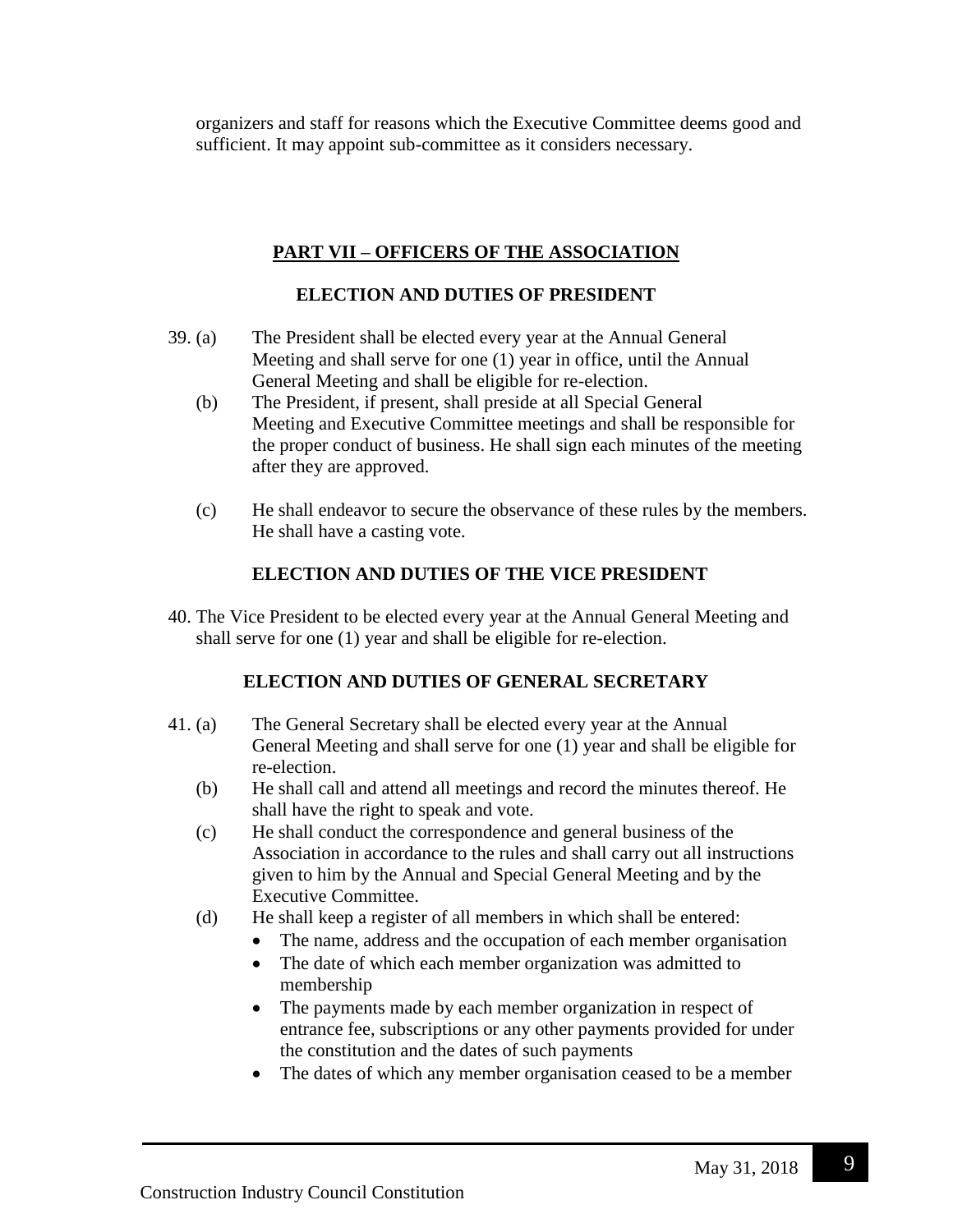- He shall prepare the Annual Report of the Association for submission to the Annual General Meeting and any other reports necessary for Special General Meetings. He shall at the end of every financial year, forward to the Registrar of Industrial Associations the Annual Returns, Auditors Report and such other information as may be properly called for.
- He shall supervise generally the work of the Association. Where he is employed on a full-time basis, he shall be fully responsible for the overall administration and affairs of the Association. He may engage such number of staff as shall be determined by him after consultation with the Executive Committee.

## **ELECTION AND DUTIES OF THE TREASURER**

- 42. (a) The treasurer shall be elected every year at the Annual General Meeting. He shall serve for one (1) year until the next Annual General Meeting and shall be eligible for re-election.
	- (b) He shall be responsible for the safety of all monies belonging to the Association and shall keep full and accurate account of all transactions conducted in the name of the Association. He shall prepare a financial statement for each meeting of the Executive Committee and an Annual Statement of Accounts for Audit and for presentation to the Annual General Meeting. He shall have the right to speak and to vote on all matters except financial matters.
	- (c) On a request made to him at the Annual General Meeting, or thereafter within one month of the receipt of such request, he shall give to every voting members of the Association free of charge a general statement of accounts of all the receipts and expenditure of the Association.
	- (d) He shall deposit in the bank appointed by the Executive Committee all such money received by him.

# **LEGAL ADVISOR**

43. The Executive Committee may appoint from time to time a legal advisor and fix his remuneration.

# **FULL TIME OFFICERS MAY BE PAID SALARY**

44. Any officer whose duties call for full time services on behalf of the Association may be paid a salary, such salary to be determined by the Executive Committee.

# **OFFICER MAY BE REQUIRED TO PROVIDE SECURITY**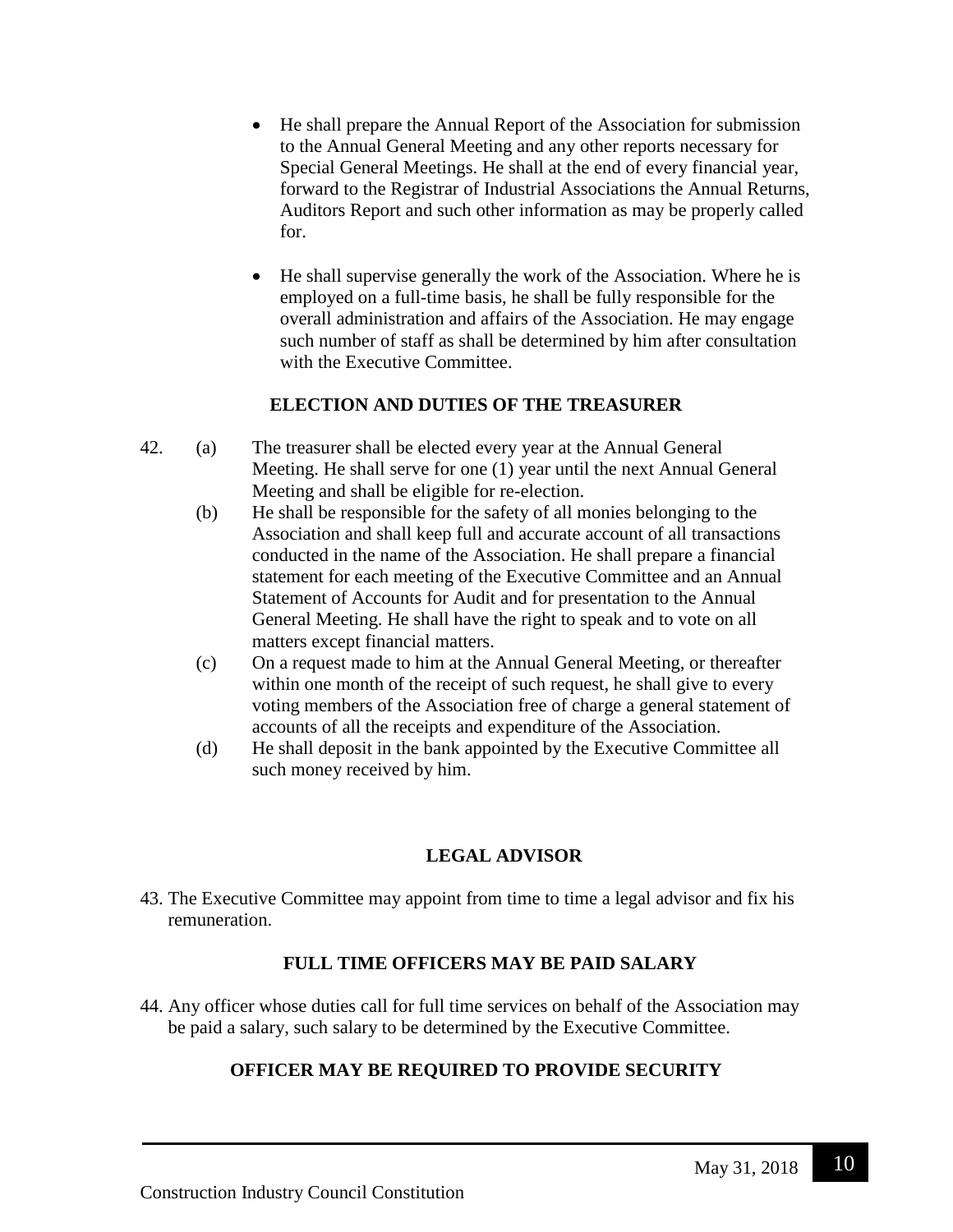45. Any officer whose duties involve financial responsibility shall provide such security as the Executive Committee may require.

# **BOOKS TO BE KEPT IN THE HEAD OFFICE**

46. All receipts, accounts, etc shall be kept in the Head Office of the Association.

# **PART VIII – USE OF FUNDS**

## **USE OF FUNDS**

47. The funds of the Association shall be used solely for: -

- The authorized payment of salaries, allowances and expenses of officer of the Association and legal fees.
- The payment of expenses of the administration of the Association, including audit of accounts of the funds of the Association.
- The prosecution or the defence of any legal proceedings to which the Association or any member is a party when such prosecution or defence is undertaken for securing or protecting any rights of the Association as such or any rights arising out of the relations of any member with his employer.
- The conduct of disputes on behalf of the Association or any member.
- The payment of subscription, fees and contributions necessary for affiliation to any Industrial Association organization in the Republic of Fiji.
- Expenses incurred on Industrial Association by officers and members of the Industrial Association.
- The erection of any building or the purchase or lease of any buildings or land required for the Association, and for the rent, upkeep and furnishing thereof.
- The education, cultural and vocational training of members and any incidental expenses thereof.
- The purchase of books newspaper and other literature and the upkeep of a reading for the use of members.
- The editing, printing, publication and circulation of any book, newspaper or other periodical, bulleting, pamphlet or other printed literature for the advancement of the lawful objects of the Industrial Association or the promotion of the interests of its members as such
- Contribution to any charitable, education or cultural institution or society
- Any other objects which by notification in the Gazette the Minister may be the same or any subsequent notification direct
- The use of funds on any of the above matters must be done with the approval of the Executive Committee.

# **ACCOUNT TO BE OPERATED BY**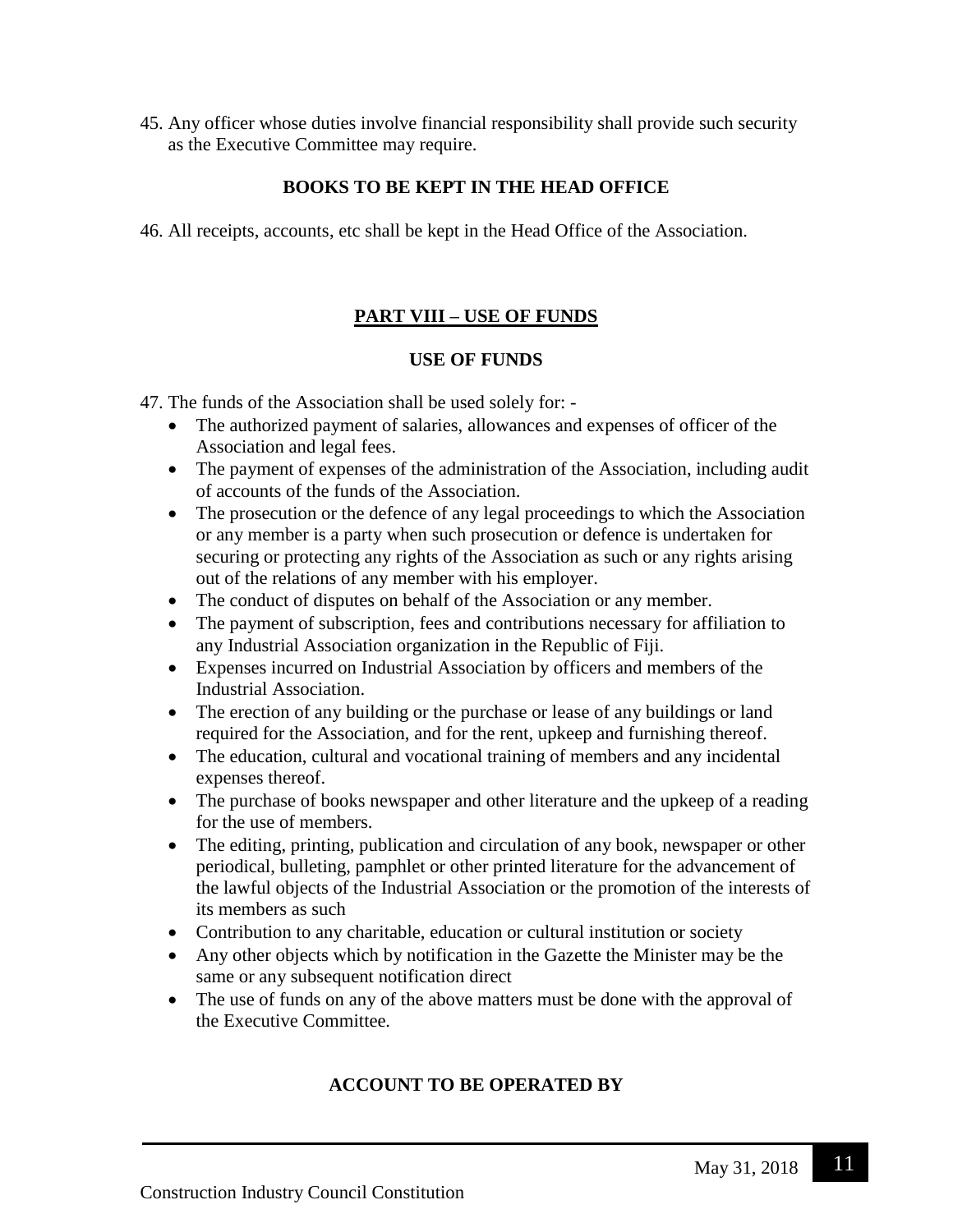48. The account of the operation shall be operated upon cheques signed by the President, General Secretary and the Treasurer or such other person or persons as the Executive Committee by resolution may direct or appoint.

## **INVESTMENT OF FUNDS**

49. The funds of the Association which are not required for current expenses may on the direction of the Executive Committee, be invested by the President, Treasurer and General Secretary in Government securities, or in such other securities as the Executive Committee may recommend and which are approved by the voting members at the Annual General Meeting.

# **FINANCIAL YEAR**

50. The Financial year of the Association shall commence on the first  $(1<sup>st</sup>)$  day of August each year and ends on the thirty first  $(31<sup>st</sup>)$  day of July of the following year.

# **PART IX – PROPERTY AND LIABILITY OF OFFICERS**

## **PROPERTY**

51. All property of the Association shall be in the name of the Association.

# **EXECUTION OF AGREEMENTS AND DOCUMENTS**

52. All Industrial agreements, deed, documents of the securities for money, mortgage or other instruments shall be executed under the common seal of the Association and signed by the President and the General Secretary or such other persons as the Executive Committee may appoint on their behalf.

# **CUSTODIAN OF THE COMMON SEAL**

53. The General Secretary shall be the Custodian Seal, which may be affixed by the General Secretary in the presence of the President or such other person or persons as the Executive Committee may appoint on their behalf of such industrial agreements, deeds, documents of title, securities for money, mortgage or other instrument shall be deemed to have been duly executed if signed by the President and the General Secretary or such other person or persons as the Executive Committee may appoint on their behalf.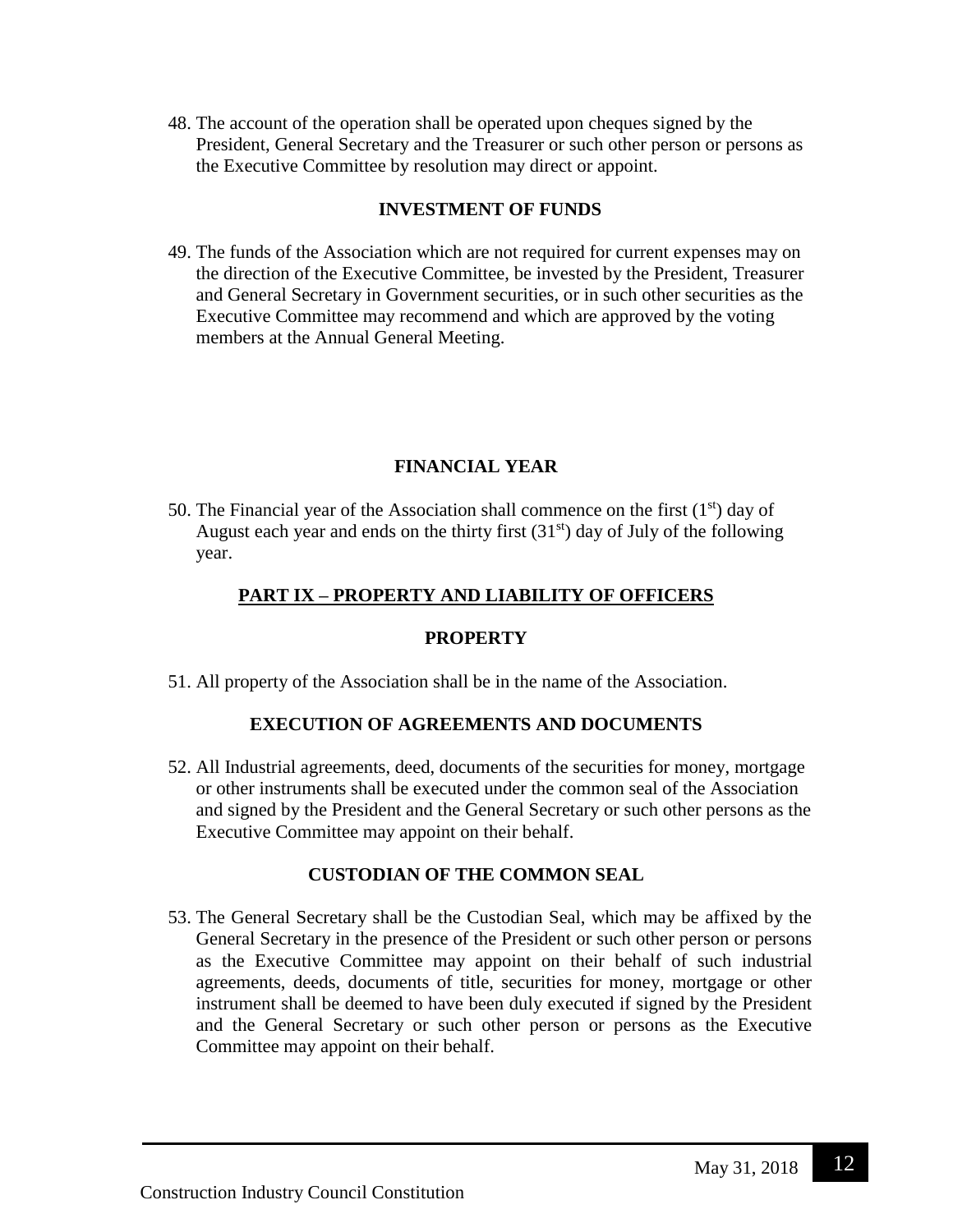#### **EXECUTIVE COMMITTEE MEMBERS LIABILITY**

Every member of the Executive Committee shall be individually liable for whatever CIC funds he receives but he shall not be responsible for any misappropriation by any others, or neglect by any others which results in unrecoverable financial loss to the CIC .

# **PART X – LEVIES**

# **IMPOSITION OF LEVY**

54. The Executive Committee may recommend that a levy be imposed upon all members of the Association to recover additional expenses incurred on behalf of members as Legal fees, etc. This levy imposed by the Executive Committee shall be approved by the members of the association before it is implemented.

## **FAILURE TO PAY LEVY**

55. If any member fails to pay a levy imposed in pursuance of Rule 55, herein with twenty-six (26) weeks of its imposition, such members shall be regarded as being in arrears of levy and shall not be entitled to any of the benefits to which the levy was imposed.

# **PART XI – AUDITORS**

#### **AUDITORS**

56. One or more auditors, who need not to be members of the Association, shall be appointed or elected by the Annual General Meeting.

## **AUDIT OF ACCOUNTS AND COPY OF AUDITORS REPORT**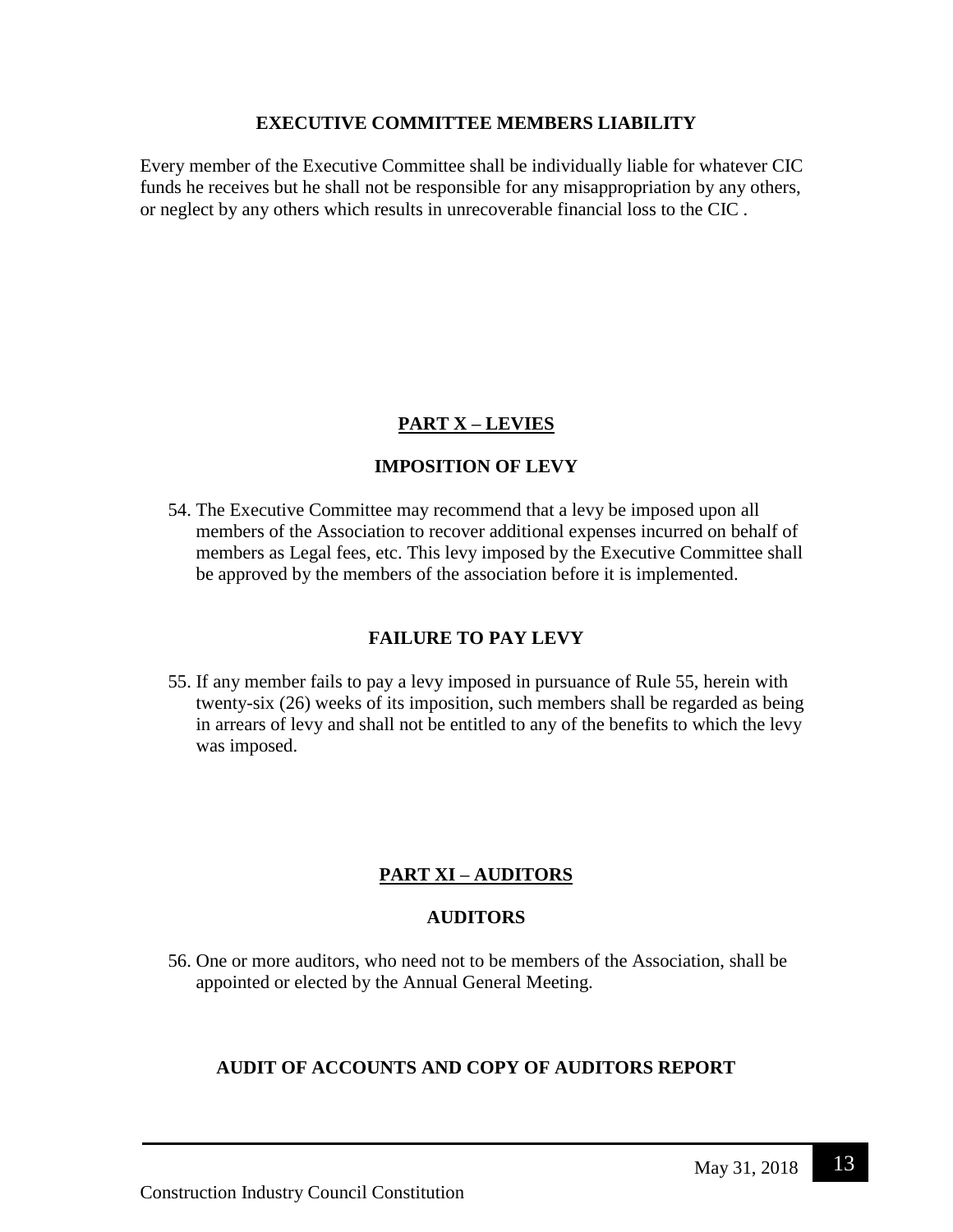57. The treasurer shall cause all the account of the Association to be audited as soon as possible after the close of each financial year and at all other times when required by law. All books and accounts of the Association will be examined and the certification as to their correctness or otherwise be given thereafter. A copy of audited accounts and auditor's report should be available to the Registrar on or before the thirtieth (30th) day of November in every year. A copy of an auditor's report of Association funds shall be conspicuously placed at the office of the Association where it may be conveniently examined by any member.

# **PART XII – INSPECTION OF BOOKS**

## **INSPECTION OF BOOKS**

58. Any member to be allowed at any reasonable time to inspect the account books and the register of members. Applications to do so must be made to the General Secretary.

# **PART XIII – DISSOLUTION**

#### **DISSOLUTION**

59. The Association shall not be dissolved, except with the consent of two thirds or more of the total voting membership of the Association obtained by means of a secret ballot.

## **DEBTS AND LIABILITIES FULLY DISCHARGED**

60. In the event of the Association being dissolved all debts and liabilities legally incurred on behalf of the Association shall be fully discharged and the remaining funds together with the proceeds of the sales of any assets of the Association (excluding any provident or welfare fund which may have been established) shall be divided amongst all voting members in the equal proportion or otherwise disposed of in accordance with a resolution passed at the meeting at which the dissolution was approved.

## **NOTICE SENT TO REGISTRAR OF INDUSTRIAL ASSOCIATION**

61. When the Association is dissolved, notice of the dissolution signed by the General Secretary and seven (7) voting members shall be sent by the General Secretary to the Registrar of Industrial Associations within fourteen days of the date of the meeting at which the Dissolution was agreed to.

# **PART XIV – RULES**